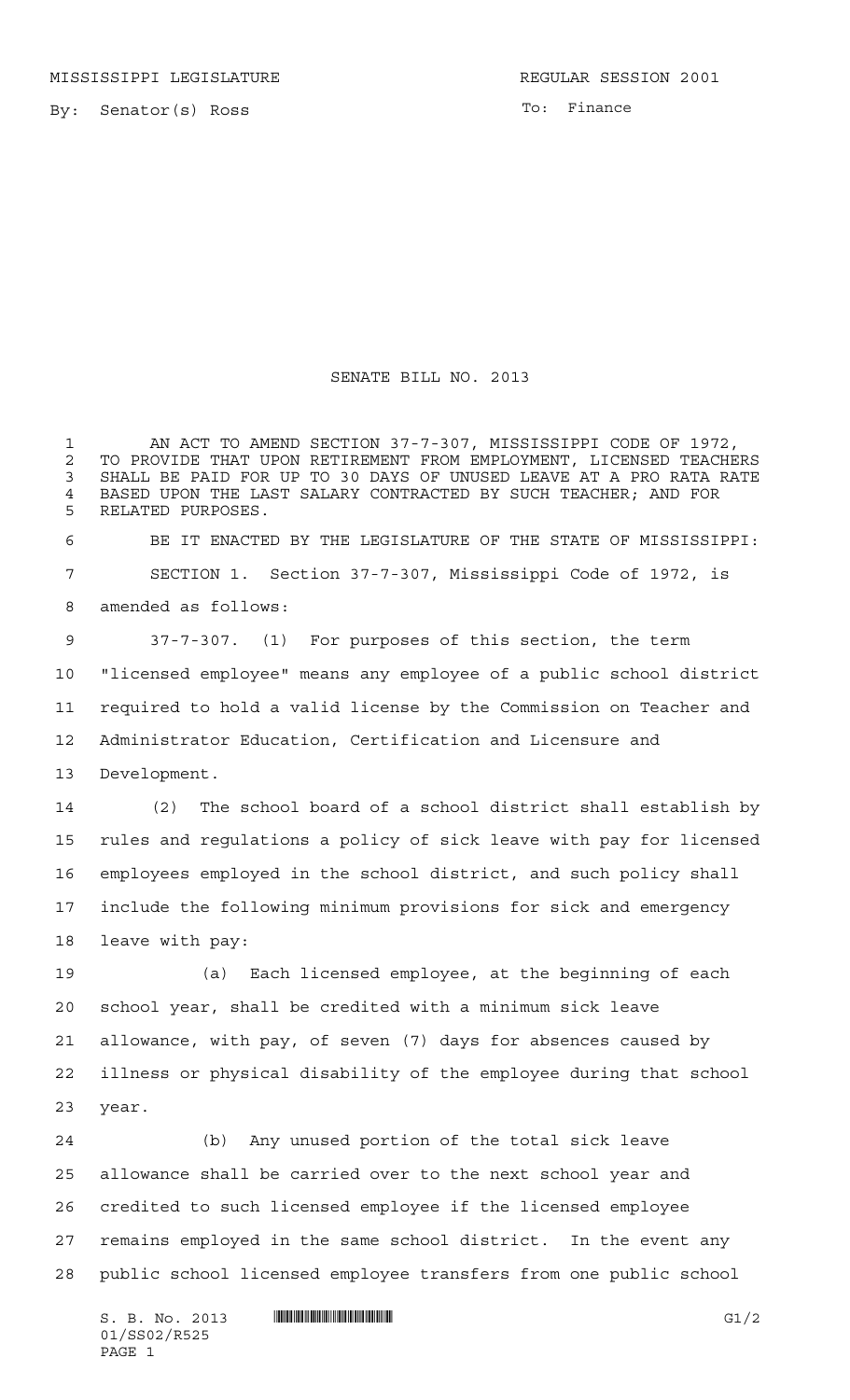district in Mississippi to another, any unused portion of the total sick leave allowance credited to such licensed employee shall be credited to such licensed employee in the computation of unused leave for retirement purposes under Section 25-11-109. Accumulation of sick leave allowed under this section shall be unlimited.

 (c) No deduction from the pay of such licensed employee may be made because of absence of such licensed employee caused by illness or physical disability of the licensed employee until after all sick leave allowance credited to such licensed employee has been used.

 (d) For the first ten (10) days of absence of a licensed employee because of illness or physical disability, in any school year, in excess of the sick leave allowance credited to such licensed employee, there may be deducted from the pay of such licensed employee the established substitute amount of licensed employee compensation paid in that local school district, necessitated because of the absence of the licensed employee as a result of illness or physical disability. Thereafter, the regular pay of such absent licensed employee may be suspended and withheld in its entirety for any period of absence because of illness or physical disability during that school year.

 (3) Beginning with the school year 1983-1984, each licensed employee at the beginning of each school year shall be credited with a minimum personal leave allowance, with pay, of two (2) days for absences caused by personal reasons during that school year. Such personal leave shall not be taken on the first day of the school term, the last day of the school term, on a day previous to a holiday or a day after a holiday. Personal leave may be used for professional purposes, including absences caused by attendance of such licensed employee at a seminar, class, training program, professional association or other functions designed for educators. No deduction from the pay of such licensed employee

 $S. B. No. 2013$  . Suppose the set of  $S. B. N_{O.25}$ 01/SS02/R525 PAGE 2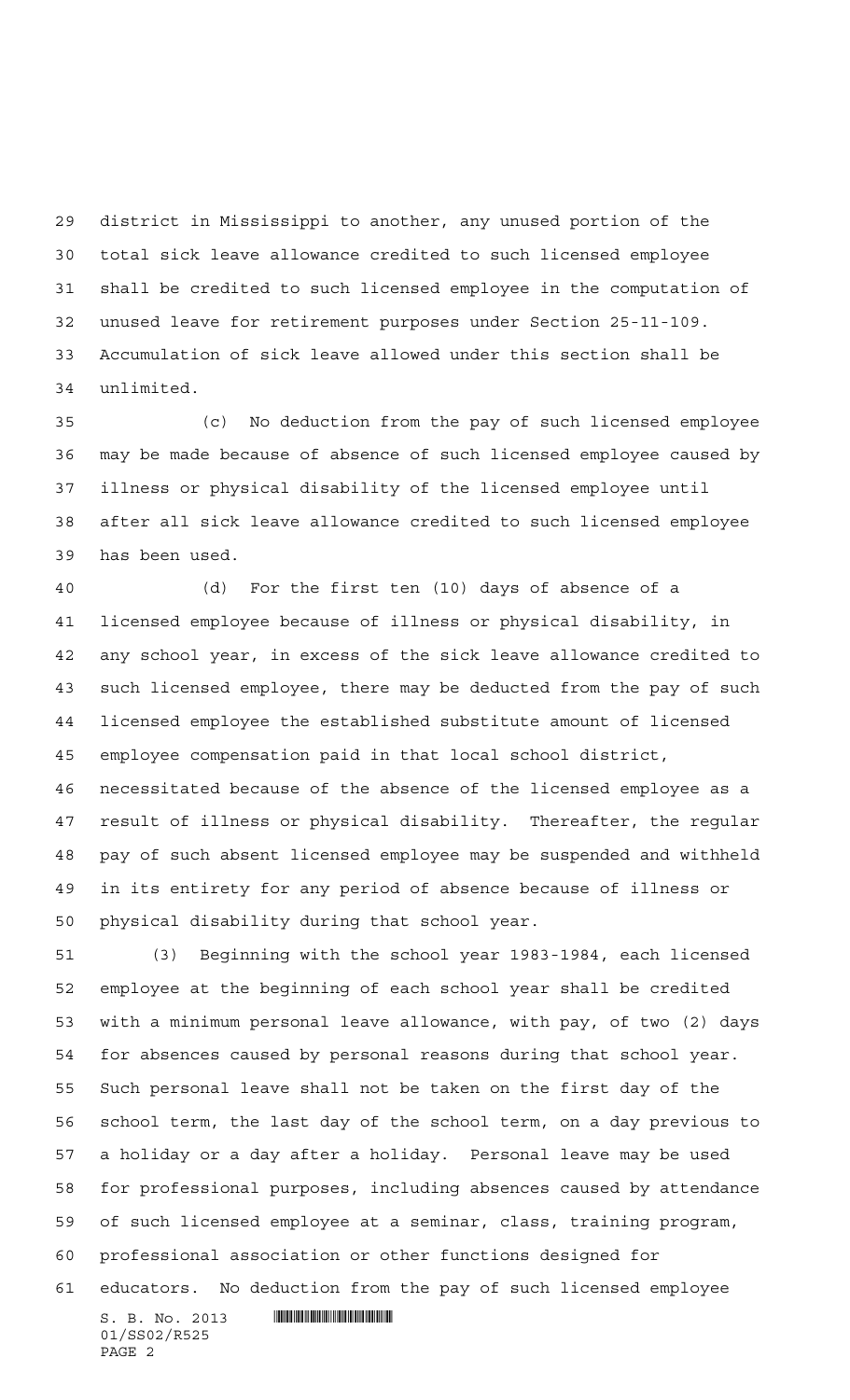may be made because of absence of such licensed employee caused by personal reasons until after all personal leave allowance credited to such licensed employee has been used. However, the superintendent of a school district, in his discretion, may allow a licensed employee personal leave in addition to any minimum personal leave allowance, under the condition that there shall be deducted from the salary of such licensed employee the actual amount of any compensation paid to any person as a substitute, necessitated because of the absence of the licensed employee.

 (4) Beginning with the school year 1992-1993, each licensed employee shall be credited with a professional leave allowance, with pay, for each day of absence caused by reason of such employee's statutorily required membership and attendance at a regular or special meeting held within the State of Mississippi of the State Board of Education, the Commission on Teacher and Administrator Education, Certification and Licensure and Development, the Commission on School Accreditation, the Mississippi Authority for Educational Television and the meetings of the state textbook rating committees.

 (5) Upon retirement from employment, each licensed and nonlicensed employee shall be paid for not more than thirty (30) days of unused accumulated leave earned while employed by the school district in which the employee is last employed. Such payment for licensed employees shall be made by the school 86 district at a pro rata rate based upon the last salary contracted by the teacher with the school district, and for nonlicensed employees, the payment shall be made by the school district at a rate equal to the federal minimum wage. The payment shall be treated in the same manner for retirement purposes as a lump sum payment for personal leave as provided in Section 25-11-103(e). Any remaining lawfully credited unused leave, for which payment has not been made, shall be certified to the Public Employees'

01/SS02/R525 PAGE 3

## $S. B. No. 2013$  . Soc. 2013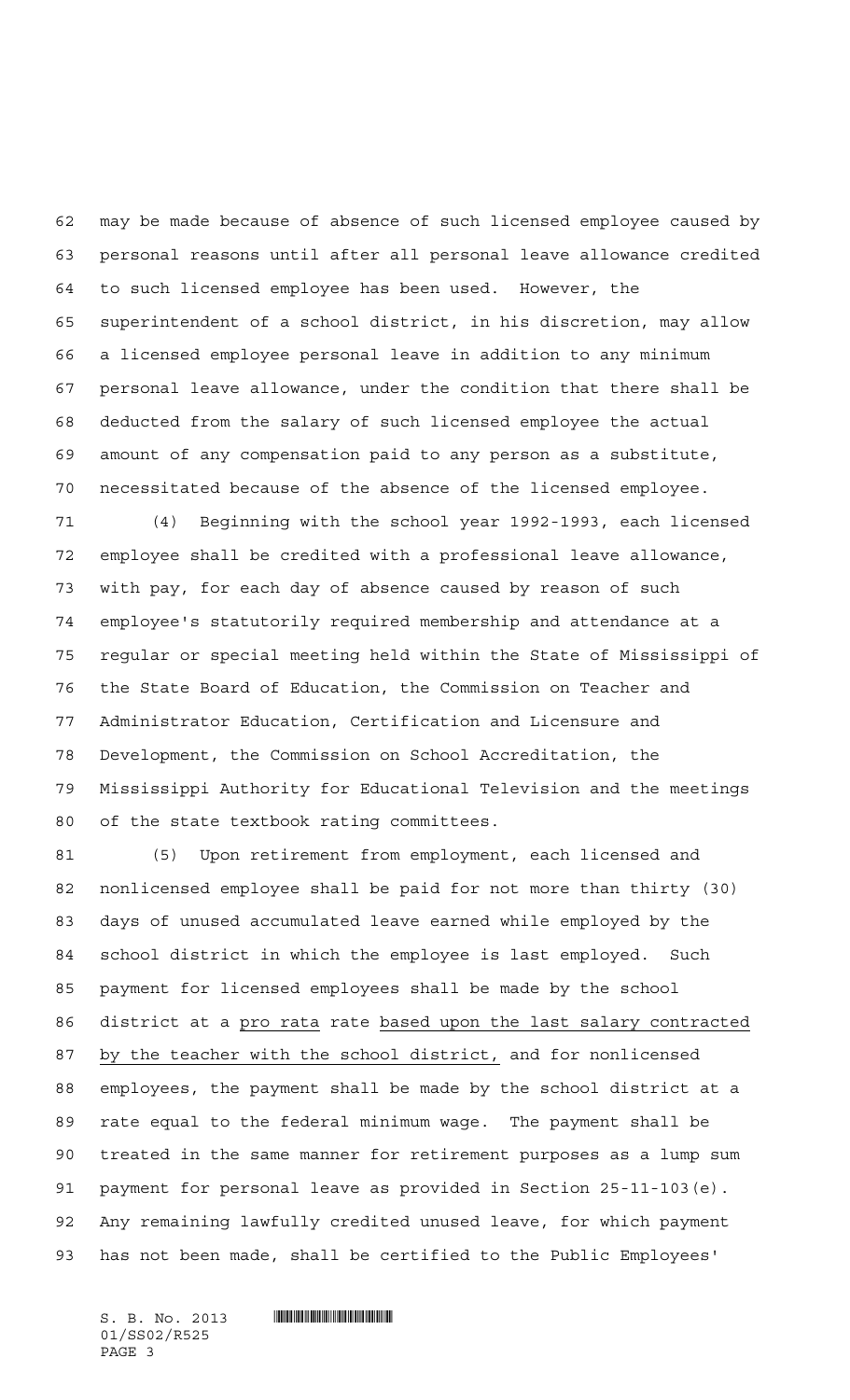Retirement System in the same manner and subject to the same limitations as otherwise provided by law for unused leave.

 (6) The school board may adopt rules and regulations which will reasonably aid to implement the policy of sick and personal leave, including, but not limited to, rules and regulations having the following general effect:

 (a) Requiring the absent licensed employee to furnish the certificate of a physician or dentist or other medical practitioner as to the illness of the absent licensed employee, where the absence is for four (4) or more consecutive school days, or for two (2) consecutive school days immediately preceding or following a nonschool day;

 (b) Providing penalties, by way of full deduction from salary, or entry on the work record of the licensed employee, or other appropriate penalties, for any materially false statement by the licensed employee as to the cause of absence;

 (c) Forfeiture of accumulated or future sick leave, if the absence of the licensed employee is caused by optional dental or medical treatment or surgery which could, without medical risk, have been provided, furnished or performed at a time when school was not in session;

 (d) Enlarging, increasing or providing greater sick or personal leave allowances than the minimum standards established by this section in the discretion of the school board of each school district.

 (7) School boards may include in their budgets provisions for the payment of substitute teachers, necessitated because of the absence of regular licensed employees. All such substitute teachers shall be paid wholly from district funds other than minimum education program funds, except as otherwise provided for long-term substitute teachers in Section 37-19-20. Such school boards, in their discretion, also may pay, from district funds other than minimum education program funds, the whole or any part

 $S. B. No. 2013$  . Soc. 2013 01/SS02/R525 PAGE 4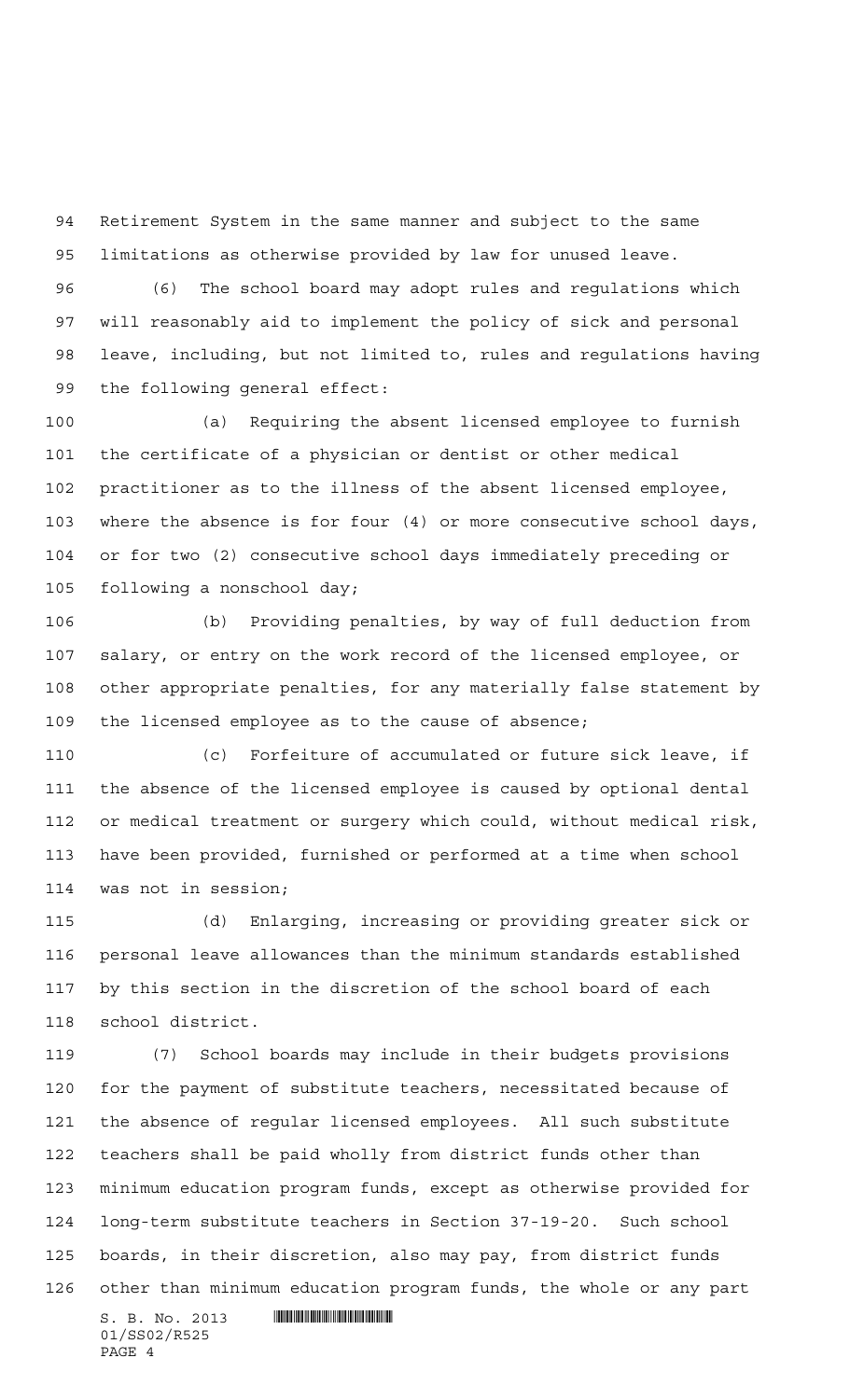of the salaries of licensed employees granted leaves for the purpose of special studies or training.

 (8) The school board may further adopt rules and regulations which will reasonably implement such leave policies for all other nonlicensed school employees as the board deems appropriate.

 (9) (a) For the purposes of this subsection, the following words and phrases shall have the meaning ascribed in this paragraph unless the context requires otherwise:

 (i) "Catastrophic injury or illness" means a severe condition or combination of conditions affecting the mental or physical health of an employee or a member of an employee's immediate family, including pregnancy, that requires the services of a licensed physician for an extended period of time and that forces the employee to exhaust all leave time accumulated by that employee, thereby resulting in the loss of compensation from the school district for the employee.

 (ii) "Immediate family" means spouse, parent, stepparent, sibling, child or stepchild.

 (b) Any school district employee may donate a portion of his or her unused accumulated personal leave or sick leave to another employee of the same or another school district who is suffering from a catastrophic injury or illness or who has a member of his or her immediate family suffering from a catastrophic injury or illness, in accordance with the following:

 employee") shall designate the employee who is to receive the leave (the "recipient employee") and the amount of unused accumulated personal leave and sick leave that is to be donated, and shall notify the school district superintendent or his designee of his or her designation.

(i) The employee donating the leave (the "donor

 (ii) The maximum amount of unused accumulated personal leave that an employee may donate to any other employee may not exceed a number of days that would leave the donor

 $S. B. No. 2013$  . Suppose the set of  $S. B. N \circ A. 2013$ 01/SS02/R525 PAGE 5